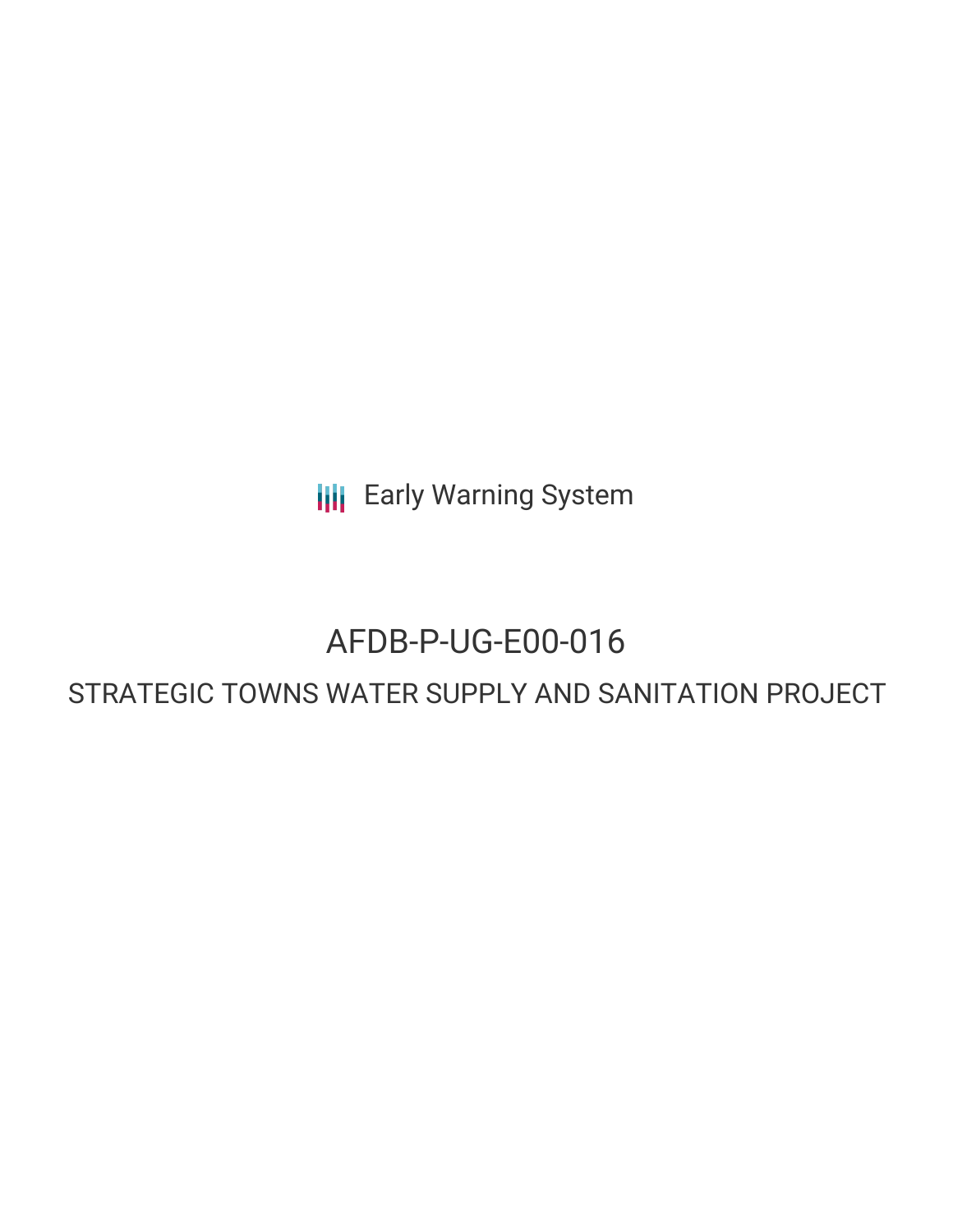

### **Quick Facts**

| <b>Countries</b>              | Uganda                            |
|-------------------------------|-----------------------------------|
| <b>Specific Location</b>      | 10 towns across Uganda            |
| <b>Financial Institutions</b> | African Development Bank (AFDB)   |
| <b>Status</b>                 | Approved                          |
| <b>Bank Risk Rating</b>       | U                                 |
| <b>Voting Date</b>            | 2018-06-20                        |
| <b>Borrower</b>               | MINISTRY OF WATER AND ENVIRONMENT |
| <b>Sectors</b>                | Water and Sanitation              |
| <b>Project Cost (USD)</b>     | \$68.95 million                   |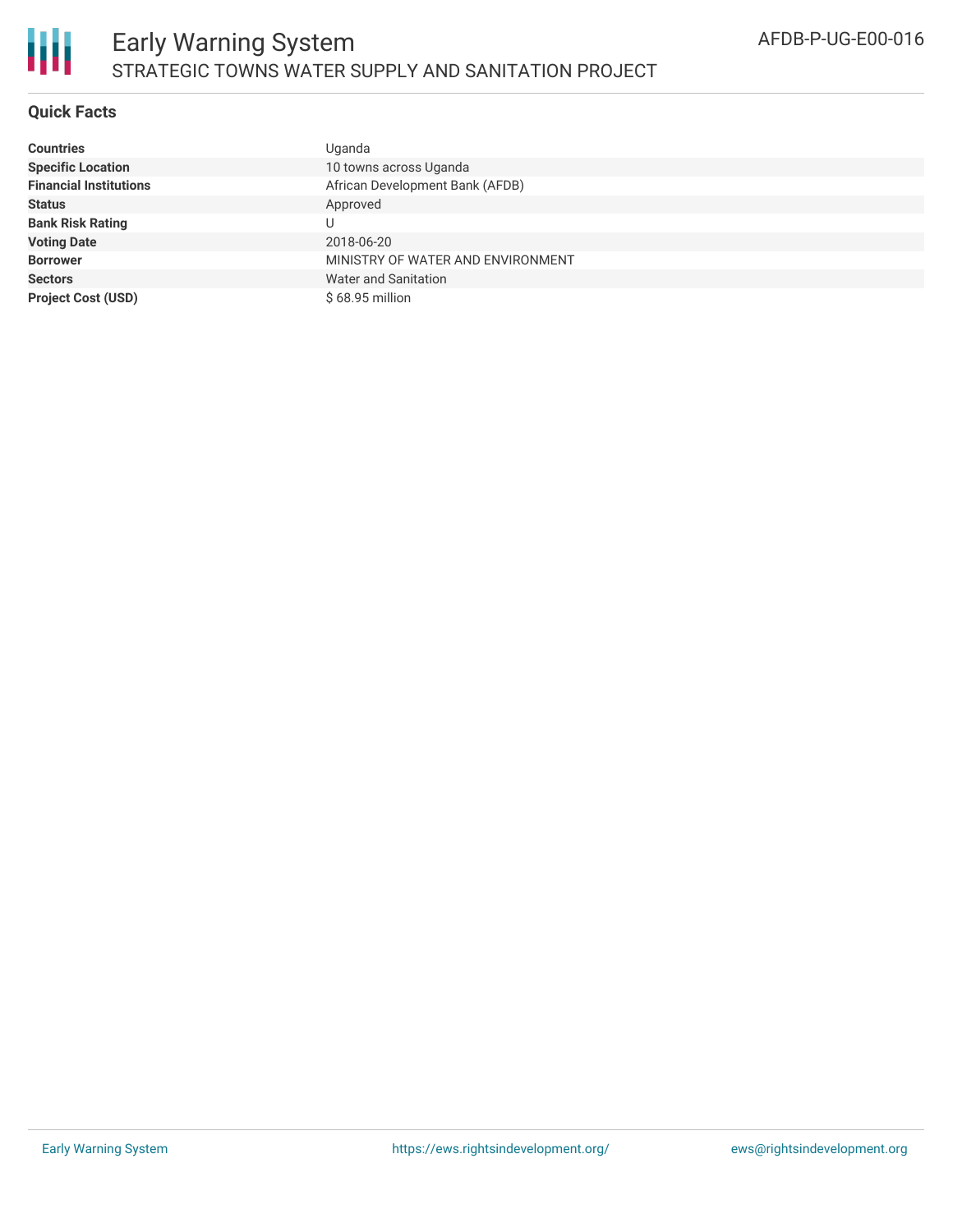### **Project Description**

### **DESCRIPTION**

The overall objective of the Project is to support the GoU's efforts to achieve sustainable provision of safe water and hygienic sanitation, based on management responsibility and ownership by users to 90% of the urban population by the year 2022, with improved resilience to Climate change effects.

The project will have 3 components whose specific outputs are:

a) Urban water supply: town water supply systems will be constructed covering 30 strategic towns, especially targeting District Headquarters, which are highly urbanizing and highly populated. Activities will include drilling of production wells, hydrological and surface water investigations, designs and construction of water supply infrastructure, including related activities of mobilisation and capacity building of beneficiary community to actively participate in WATSAN activities. Cross cutting issues which require active community participation will be incorporated as key activities and these include sensitization on HIV/AIDS, gender mainstreaming, integration of good governance principles and environment/catchment protection.

b)Urban sanitation improvement: Improved urban sanitation and hygiene promotion will be undertaken in the towns of implementation. This will be conducted in line with the Urban Improved Sanitation and Hygiene strategy covering activities of sanitation and hygiene awareness creation, construction of public sanitation infrastructure, including on-site and off-site regional feacal sludge management facilities. Community and selected masons will also be trained in appropriate sanitation construction and management. Using IEC materials, the community ad schools will be sensitised on sanitation management.

c)Sector program support: The Project will also support implementation of the Urban Water Sub-sector capacity building strategy aiming at establishing an effective regulatory framework for urban water and sanitation services and improving mainstreaming of cross-cutting issues of gender, HIV/AIDS, Environment and Climate Change resilience within Urban water and sanitation sub-sector. This will also include training of urban subsector staff in appropriate water and sanitation approaches, procurement and contract management. Program will also support Good Governance initiatives, program audits and joint monitoring and evaluation.

#### **OBIECTIVES**

The overall objective of the Project is to support the GoU's efforts to achieve sustainable provision of safe water and hygienic sanitation, based on management responsibility and ownership by users to 90% of the urban population by the year 2022, with improved resilience to Climate change effects.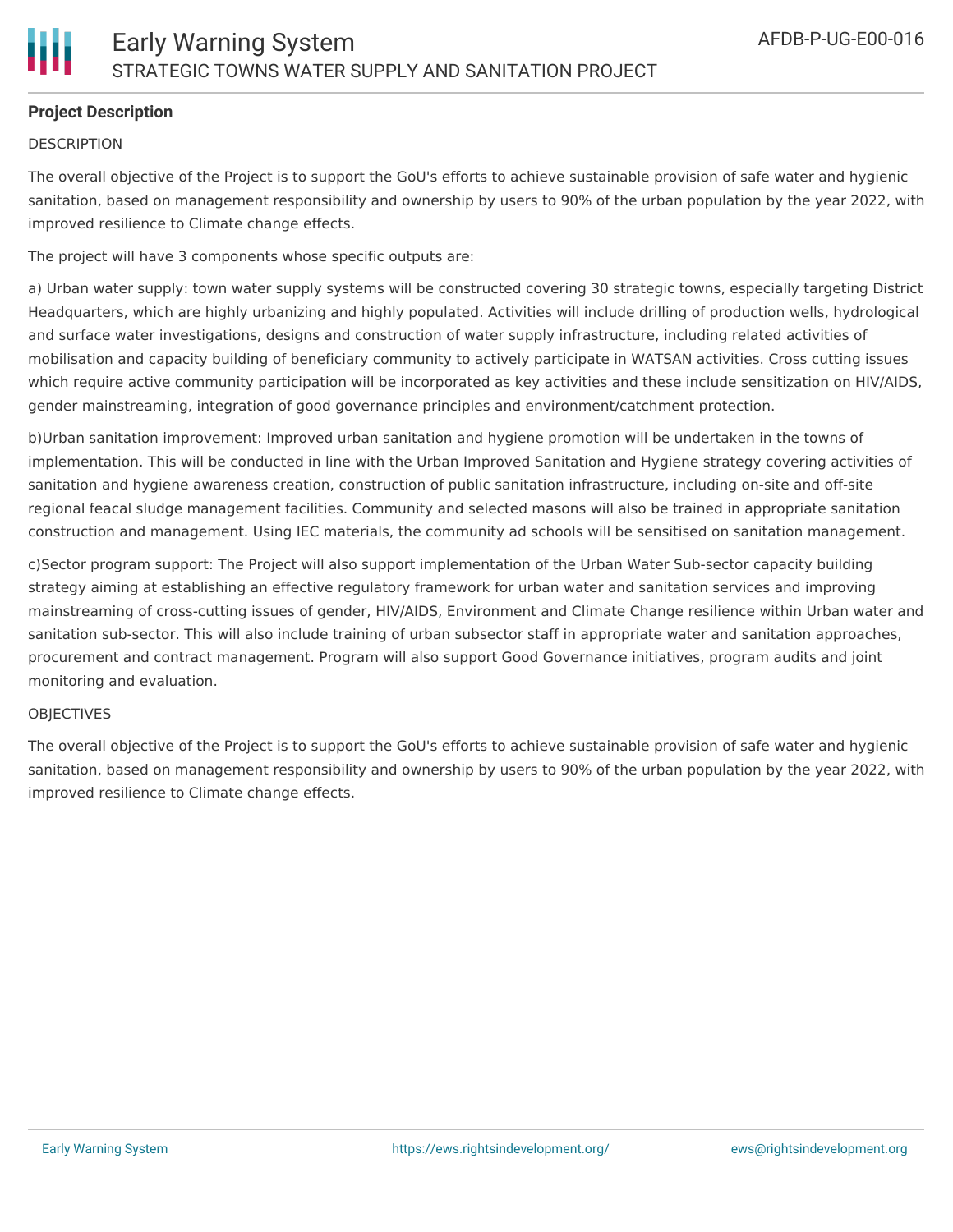# Ш

### Early Warning System STRATEGIC TOWNS WATER SUPPLY AND SANITATION PROJECT

### **Investment Description**

African Development Bank (AFDB)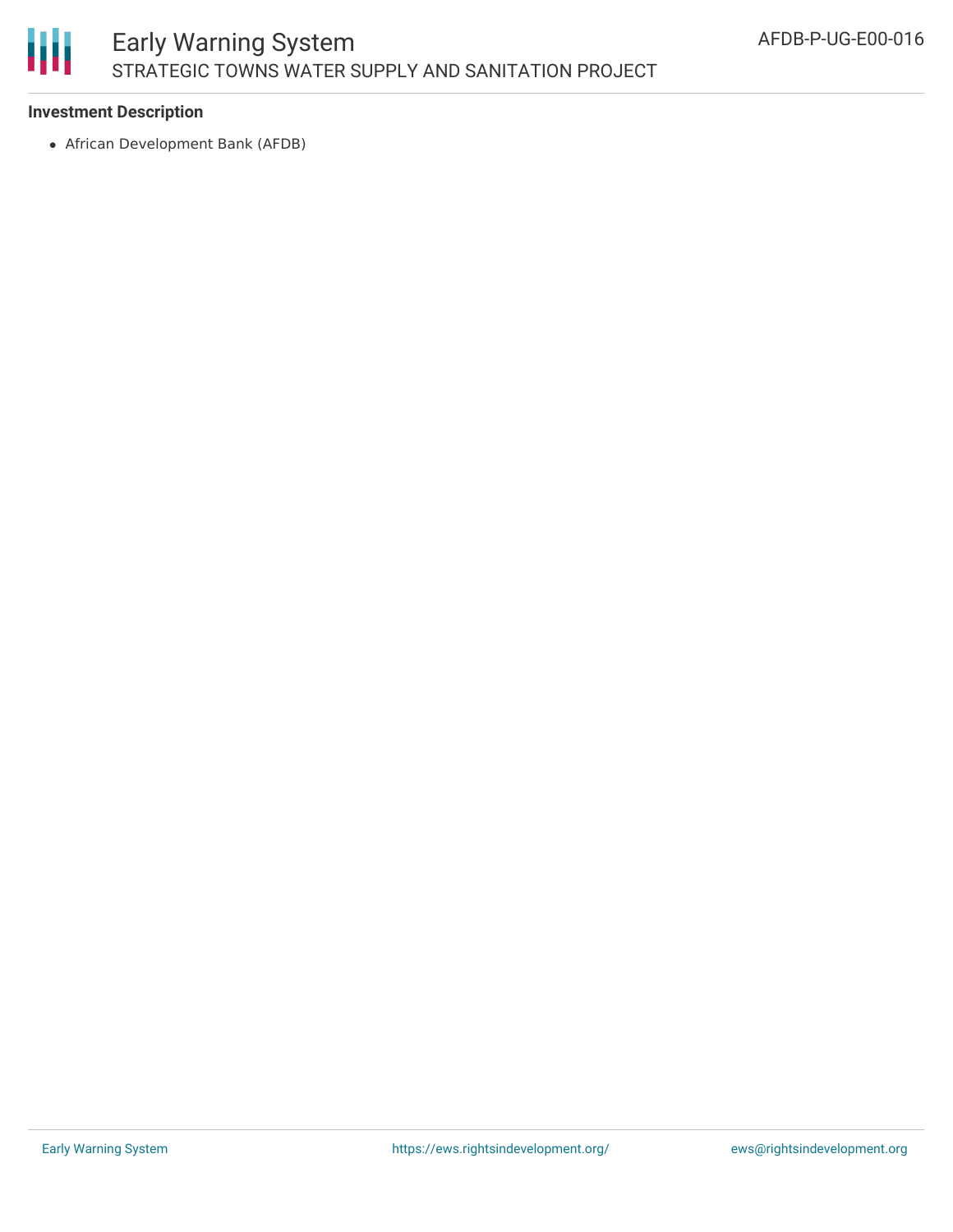### **Contact Information**

MBIRO Andrew - RDGE2

Email contact information not provided at the time of disclosure.

### ACCOUNTABILITY MECHANISM OF AfDB

The Independent Review Mechanism (IRM), which is administered by the Compliance Review and Mediation Unit (CRMU), is the independent complaint mechanism and fact-finding body for people who have been or are likely to be adversely affected by an African Development Bank (AfDB)-financed project. If you submit a complaint to the IRM, it may assist you by either seeking to address your problems by facilitating a dispute resolution dialogue between you and those implementing the project and/or investigating whether the AfDB complied with its policies to prevent environmental and social harms. You can submit a complaint electronically by emailing crmuinfo@afdb.org, b.kargougou@afdb.org, b.fall@afdb.org, and/or s.toure@afdb.org. You can learn more about the IRM and how to file a complaint at https://www.afdb.org/en/independent-review-mechanism/.